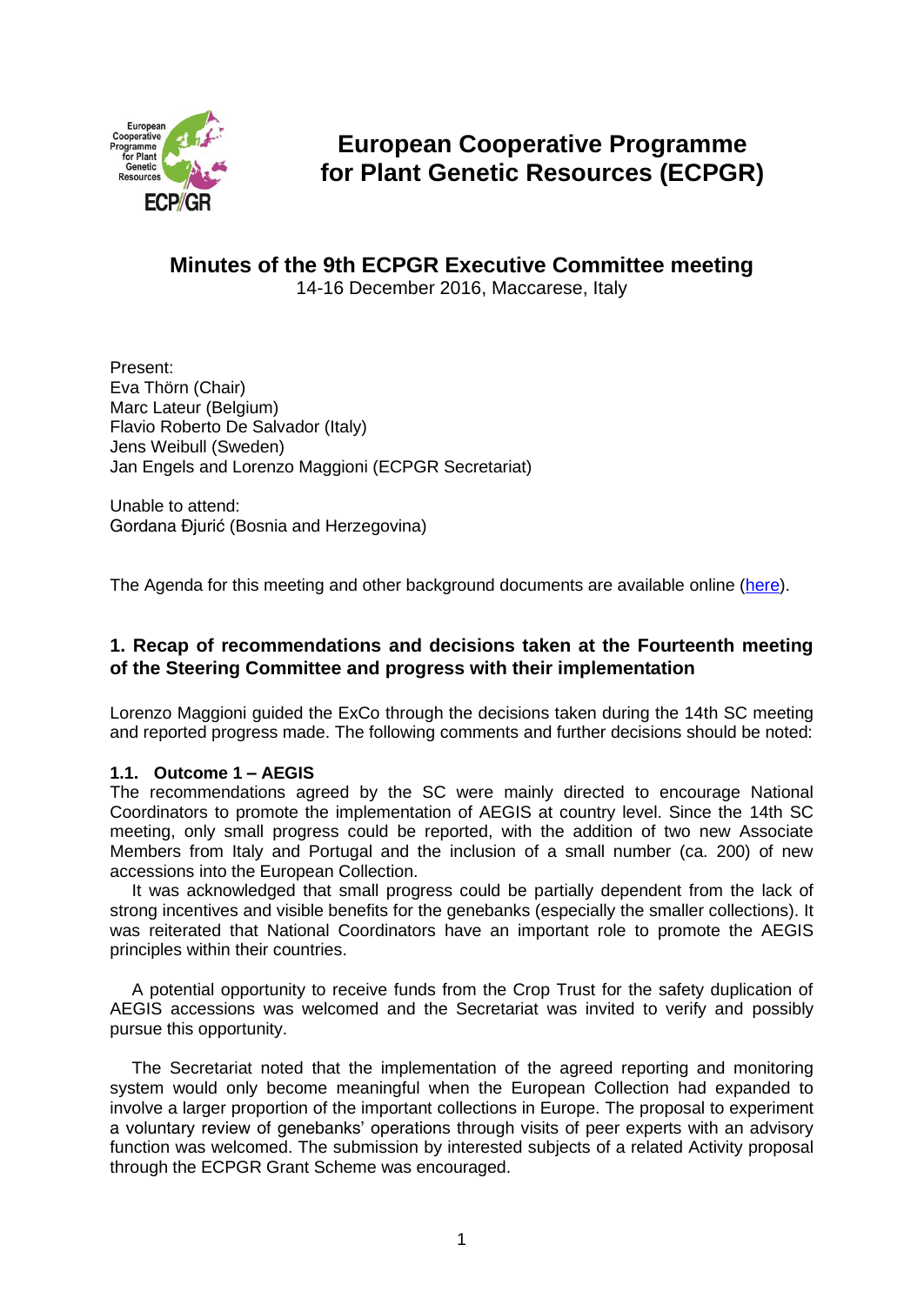# **1.2. Outcome 2 – EURISCO**

The ExCo noted that the first EURISCO Advisory Committee meeting had taken place in October 2016 in Angers, France, including several recommendations and points for action (see [minutes of the meeting\)](http://www.ecpgr.cgiar.org/fileadmin/templates/ecpgr.org/upload/WG_UPLOADS_PHASE_IX/EURISCO_TRAINING2016/Minutes_EURISCO_AC-_Angers_-_final.pdf).

# **1.3. Outcome 3 –** *In situ* **/ On-farm**

Progress of the 'ECPGR concept for On-farm conservation and management of PGRFA' was noted and the last changes made by the Secretariat to accommodate the comments received from National Coordinators were endorsed. Regarding the issue of the authorship of the document, the ExCo agreed that ECPGR documents receiving the endorsement of the Steering Committee and generally resulting from a wide range of contributions, should remain anonymous (quotation will be in this case: ECPGR, 2017). However, a prominent reference should be added in the acknowledgments to note the contribution of the Task Force who developed and published a first consolidated version of this concept.

The ExCo requested the Secretariat to circulate the last version of the concept to the SC with a deadline of two weeks for comments/endorsement.

## **1.4. Outcome 4 – Resources**

Preparation of a communication and public relations strategy was still pending. The ExCo watched and appreciated the projection of promotional videos of the European Seed Association (ESA) [on biodiversity](https://www.euroseeds.eu/) and of the European Forest Genetic Resources Programme (EUFORGEN) on [forest genetic resources.](https://www.youtube.com/watch?v=Yp3SVe41XDI) They thought that these were good examples for ECPGR to get inspiration from.

The need to develop an ECPGR Communication strategy was reiterated. Marc Lateur offered to join the Task Force defined at the 14th SC meeting, comprising G. Đurić, J. Weibull and S. Csörgő.

## **1.5. Outcome 5 – Users**

A voluntary contribution was provided by Germany to ECPGR for the organization of a workshop in June 2017 on "Private Public Partnerships for the use of PGRFA". The German funds (ca. € 82 000) would also cover the employment of a part-time research assistant for 6 months at the ECPGR Secretariat and the development of dedicated ECPGR webpages providing examples of public private partnerships on use of PGRFA. One of the expected outcomes of the workshop is a list of recommendations, prioritization and a feasibility analysis for an "Evaluation Programme on PGRFA in Europe".

The ExCo welcomed and appreciated this initiative and suggested the establishment of a technical organizing committee for the workshop.

## **1.6. Evaluation of WG Chairs**

It was noted that two WG Chairs from the Barley and Cucurbits WGs had recently resigned and new Chairs were selected and appointed. Regarding the Chair of the Potato WG, information was received from Romania that Ms Baciu was not in condition to continue with her role due to other commitments. A letter of resignation was therefore expected from her soon.

The ExCo commented that the evaluation of the WG Chairs carried out in preparation for the 14th SC meeting through an online survey among the WG members should not be repeated. The ExCo rather preferred to evaluate WG Chairs performance in the future on the basis of factual achievements.

## **1.7. Objectives of ECPGR**

A number of adjustments to the ECPGR objectives' logframe had been proposed by the Secretariat at the 14th SC meeting, but were not discussed owing to lack of time. The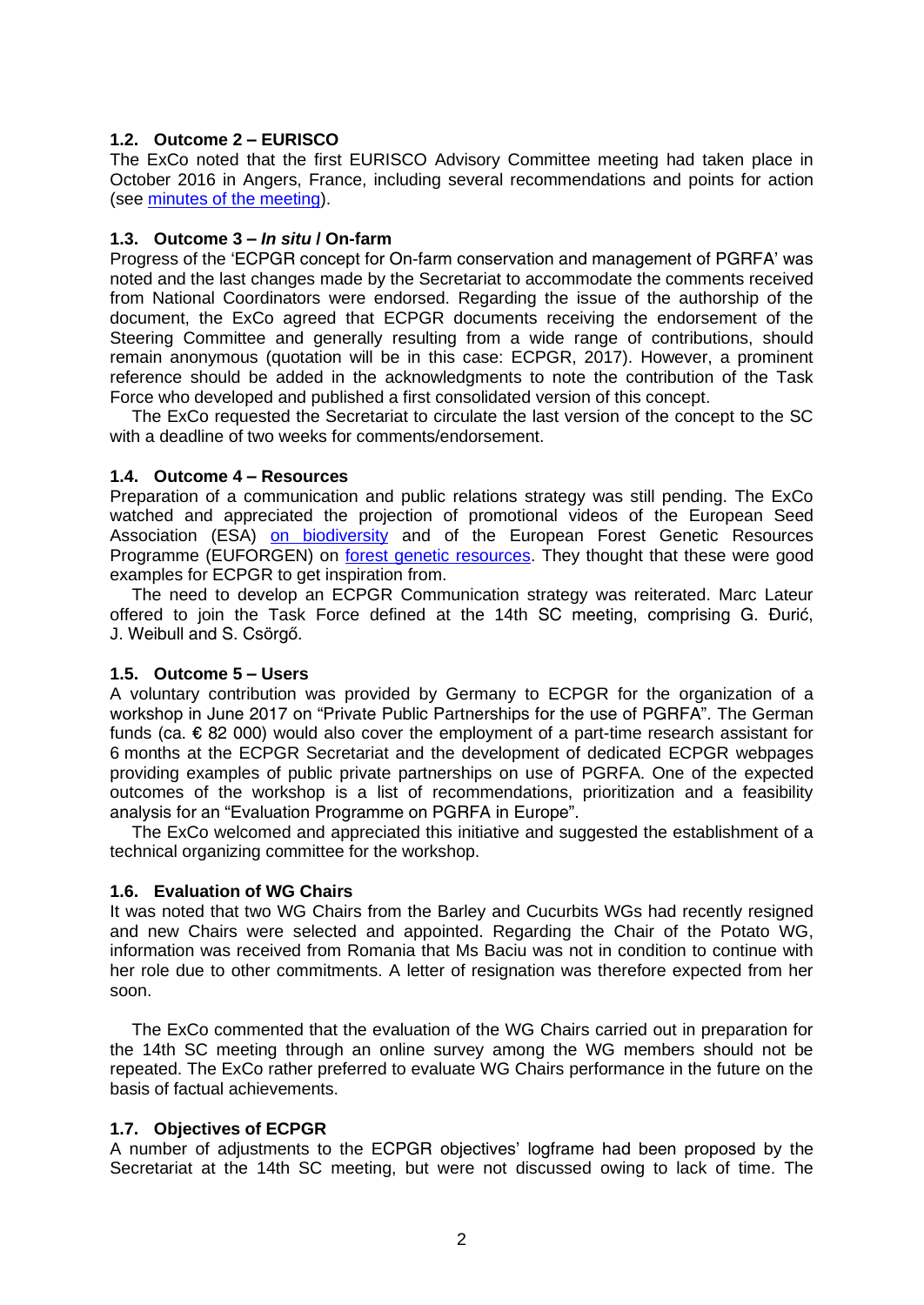Secretariat still needs to request from the SC the endorsement of the proposed changes and is expected do so before the launching of the next Grant Scheme call for proposals.

#### **1.8. Recommendations for Phase X**

See below, 'Planning for the End-of-Phase SC meeting'.

#### **1.9. Documentation of** *in situ* **conservation**

It was noted that the Chairs of the Doc&Info WG and of the Wild Species Conservation in Genetic Reserves WG were aware of their task to agree on a minimum data exchange format to include in EURISCO the data of *in situ* CWR conserved in genetic reserves. This task might become part of a project under submission to a Horizon 2020 call for proposals with deadline February 2017.

#### **1.10. Collaboration on PGR policy issues**

The ExCo suggested that the Secretariat create an ECPGR policy mailing list based on the existing WG members with declared expertise in 'Policy and law'.

#### **1.11. ECPGR Strategy for PGRFA in Europe**

A letter following up on the conclusions of the EU Preparatory Action, according to the plans made at the 14th SC meeting, had been sent on 18 November 2016 to the attention of Mr Mihail Dumitru, Deputy Director General, DG-AGRI, European Commission, in coordination and with joint signatures of the four European genetic resources networks on plants, animals, forest and microorganisms. No reply or acknowledgment had been received as yet.

As the final report of the EU Preparatory Action had not yet been published, the ExCo wished to encourage National Coordinators from the EU countries to request the Commission, through their country delegates, to publish such report.

## **2. Financial situation of ECPGR**

By the end of November 2016, Phase IX contributions received were totaling € 1 418 250. The availability of cash at the Secretariat was positive, with an estimate balance of ca.  $\epsilon$  247 000 by the end of 2016. Outstanding contributions amounted to  $\epsilon$  148 500. The receipt of Phase IX contributions was considered at risk from four countries (Azerbaijan, Israel, Poland and Spain), amounting to a value of € 176 259 (net of overheads) over the five years. In particular, Israel made it officially clear that they were not in condition to continue their participation in Phase IX.

An estimate of the amount of funds that could be allocated to the Grant Scheme was made, considering the initial budget allocated for the Grant Scheme, the estimated expenditures after three awarded calls, the cost of EURISCO training in 2018, which was granted by default by the SC in its 14th meeting, the available funds from the ECPGR budget that have not been precisely allocated, the under-expenditures for staff, travel and EURISCO accumulated during the years 2014-16 and the contributions considered at risk over the 5 years. The balance of the above estimate was ca. € 164 500. This amount was considered sufficient to cover the cost of the Fourth Call of proposals, as well as of a Fifth Call, to be launched in 2017. The Fifth Call may be more or less generous, depending on receipt of outstanding and other possible voluntary contributions from the member countries.

# **3. Selection of Grant Scheme proposals**

A total of eight proposals were submitted as a result of the Fourth Call of the ECPGR Activity Grant Scheme. Following an evaluation of these proposals, based on the established criteria,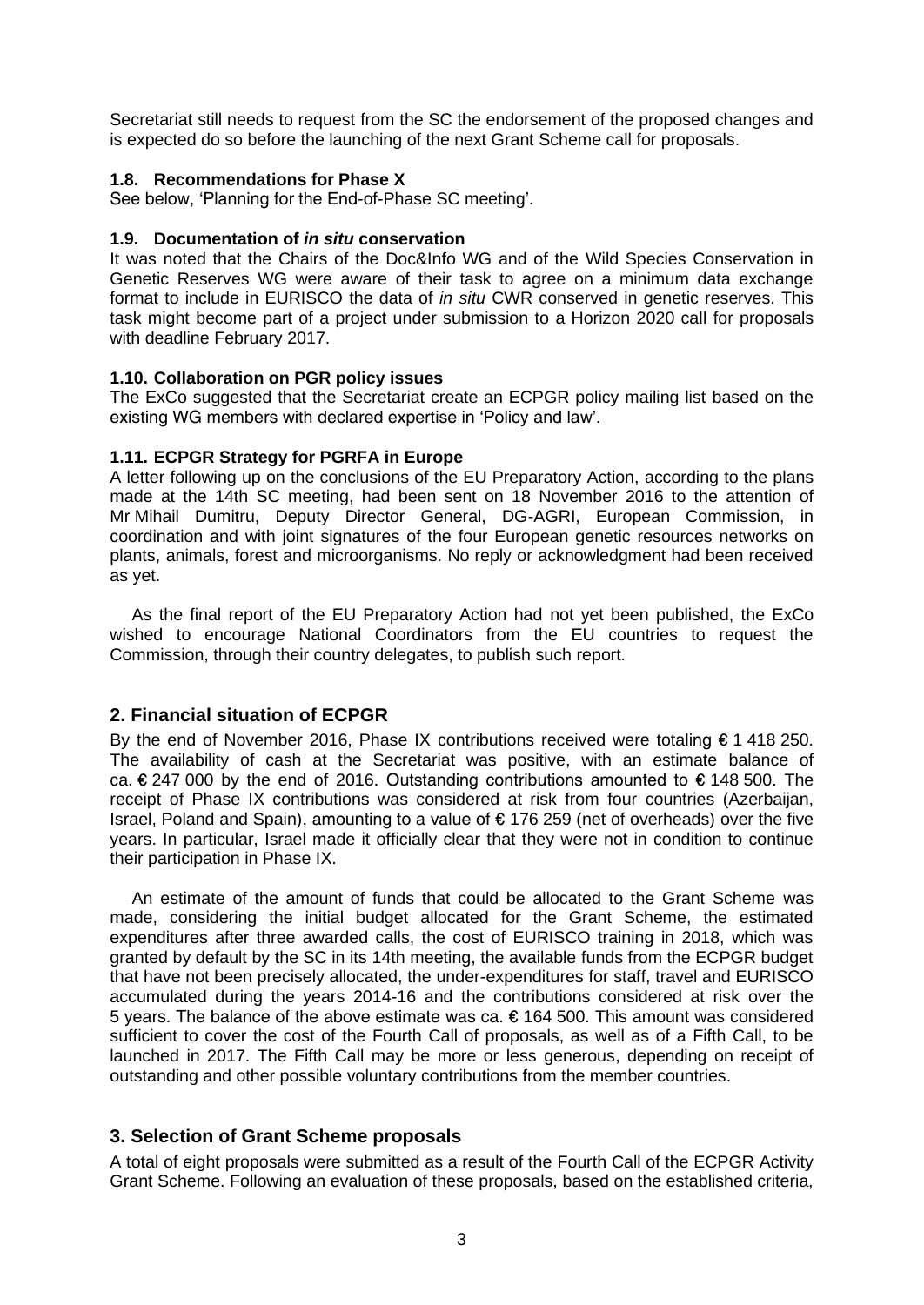the ExCo selected for funding five proposals (see below). Marc Lateur did not participate in the evaluation of the proposal "Pomefruit  $-$  C&E", due to a conflict of interests. Another proposal (BETANET from the *Beta* WG) was considered questionable in some respects and requiring a partial re-elaboration and resubmission. Two proposals (WILDBRAS from the *Brassica* WG and LESSFORMORE from the Grain Legumes WG) were not accepted for funding.

The approved proposals, listed in the table below, will be sent to the SC to allow for comments or objections regarding the proposed partnership in each Activity. The Activity Coordinators of all the submitted proposals will receive a letter from the ExCo Chair, informing them about the results of the evaluation, including justification for rejection, in case of no success. Successful proposals and the corresponding Letters of Award will be published on the ECPGR website.

| Title of approved proposal | <b>Working Groups</b>   | Coordinator                           | <b>Budget</b> |
|----------------------------|-------------------------|---------------------------------------|---------------|
| 1. ECPGR Networking        | All                     | Jelka Šuštar-Vozlič, Slovenia         | € 15 000      |
| 2. SafeAlliDiv             | Allium                  | Helena Stavělíková, Czech<br>Republic | € 30 000      |
| 3. Pomefruit - C&E         | Malus/Pyrus             | Marc Lateur, Belgium                  | € 30 000      |
| 4. CarrotDiverse           | <b>Umbellifer Crops</b> | Charlotte Allender, UK                | € 29 400      |
| 5. GRIN-Global             | Doc&Info                | Ludmila Papoušková, Czech<br>Republic | € 15 000      |
| <b>Total Budget</b>        |                         |                                       | € 119 400     |

The ExCo was made aware that, within the last group of awarded proposals, a number of countries had requested an overall number of quotas exceeding their limit. In order to obviate this problem, it was decided to: 1) redistribute the quotas of Israel to all the other countries; 2) distribute new quotas to all countries, should voluntary contributions for the support of the Grant Scheme be received from Germany (an informal pledge in this direction was received by the Secretariat); 3) promote bilateral donations of quotas from countries that are not using them; 4) consider any remaining problem on a case-by-case basis, with the possibility to use the ExCo discretionary quota.

The ExCo also discussed the revised table of Activity Partners received from the Activity Coordinator of SMARTLEG (Third Call for proposals) and the explanation on which basis they intended to select accessions of *P. coccineus* from partner genebanks. The proposal was reconfirmed for funding, also encouraging the consortium to focus characterization on accessions originating from a geographical range that is as wide as possible.

# **4. Planning for a Fifth Call for proposals under the ECPGR Grant Scheme**

A Fifth Call for proposals should be launched in June 2017 with deadline end of September 2017. The ExCo will evaluate the proposal during its meeting in October 2017. The call should be open only for those groups that are not working in 2017 on a two-year-proposal already spanning through 2018. A few more instructions to increase the chances of writing a successful proposal will be provided, such as using a Gantt Chart, explaining the rationale for the choice pf partners, describing the target genetic material to be used/conserved in more detail (list of accessions as far as possible) and explaining clearly who is expected to do what, as part of the Activity.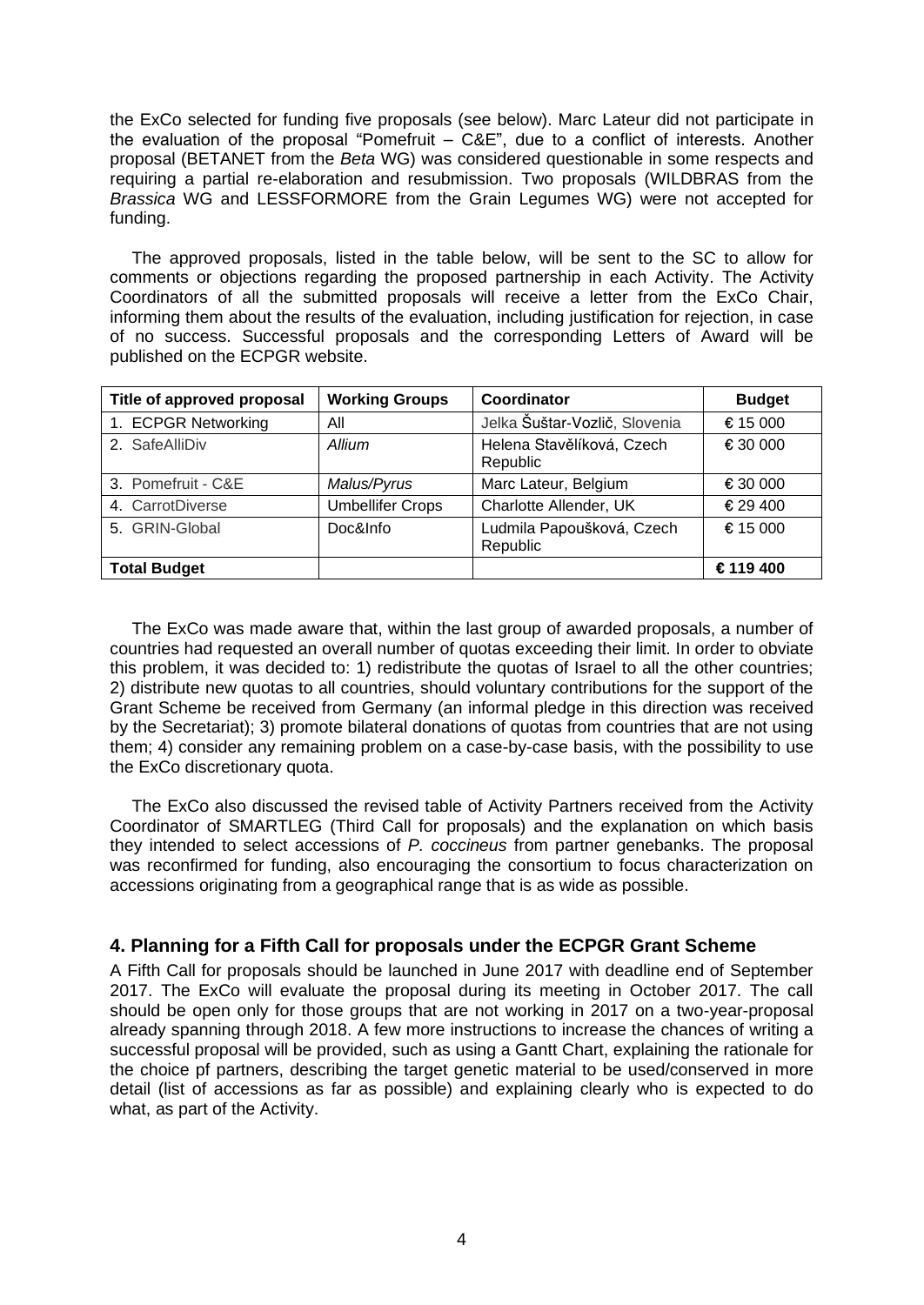# **5. Planning for the End-of-Phase Steering Committee meeting**

The ExCo started planning the preparation for the End-of-Phase (15th) SC meeting, with the following decisions:

- a. The meeting should be held at the best suitable time to guarantee maximum participation, to be selected through a 'doodle survey', in the second half of May 2018.
- b. Secretariat should explore the availability of a couple of countries suggested by the ExCo as potential hosts of the SC meeting, or otherwise invite SC members to offer a hosting location.
- c. The following background documents should be prepared according to the process outlined below and should be made available to the Steering Committee one month prior to the meeting:
	- I. Draft revised and updated objectives of ECPGR. Process: Secretariat will prepare a preliminary revised list of outcomes/outputs and put them in circulation in March-April 2017, seeking comments from both the SC and the WG Chairs (and the WGs' membership). Based on comments received, the Secretariat will prepare a second draft, to be tabled for discussion at the WG Chairs meeting that is planned for October 2017 within the framework of the Activity "ECPGR Networks". Finally, the Secretariat will prepare a draft of the complete revised Objectives logframe, to be tabled at the 15th SC meeting
	- II. Proposed Mode of Operation for Phase X. Based on the principles agreed at the 14th SC meeting, the Secretariat will prepare a preliminary draft to be presented to the WG Chairs' meeting for discussion and comments. The Secretariat will then prepare a final draft to be tabled at the 15th SC meeting.
	- III. Results of questionnaires sent to NCs regarding progress in the implementation of the ECPGR Objectives (second round of the same questionnaire circulated for the 14th SC meeting)
	- IV. Reports from WG Chairs on activities carried out during Phase IX. A template for the WG Chairs' reports should be provided by the Secretariat in order to harmonize the reports. The reports should also include some statistics precompiled by the Secretariat about how many members were brought into action, how many proposals were submitted, how much funds were generated, etc.
	- V. Technical and Financial reports about Phase IX (Secretariat).

Based on the mandate received from the SC, the ExCo decided to plan a meeting with Bioversity's DG at the next suitable occasion, as well as to communicate with IPK in order to negotiate the continued hosting arrangements respectively of the Secretariat and of EURISCO during Phase X.

# **6. Any other business**

- a. The ExCo extended warm thanks to Jens Weibull for his very good and appreciated contribution to the Committee in the past four years. His role as representative of the Northern region in a broad sense, would be taken by Külli Annamaa, Estonia, as of January 2017.
- b. The ExCo sincerely thanked Jan Engels who concluded his appointment as AEGIS Coordinator and congratulated him for his excellent contribution throughout several